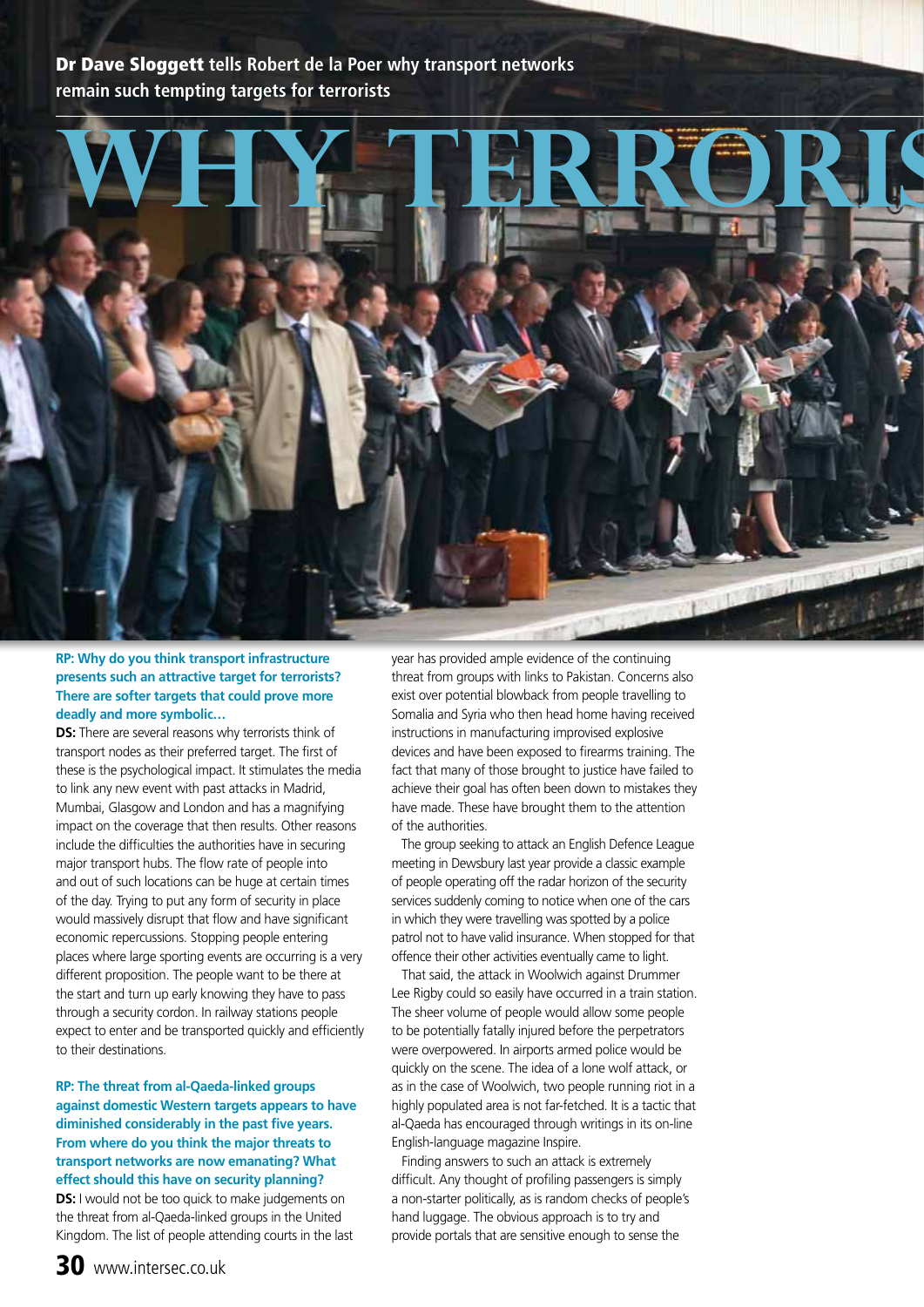# **FEATURE**



presence of explosives, but entrances to railway stations are often places where air movements quickly disperse any indicators. The use of dogs is one option but even their capabilities are limited against some of the threats.

#### **RP: Aside from immediate injuries, fatalities and damage, what are the other major impacts of attacks on transport networks? How do you mitigate those effects?**

**DS:** The most important long-term impact is the psychological effect an attack has on a wider target audience. This is where the economic damage can initially be underestimated. Any major capital city that is likely to be in the crosshairs of terrorists would suffer an aftermath in terms of their own nationals being concerned about using the transportation system and particularly the impact it could have on the important tourist industry. Mitigation is all about reassurance and being transparent in providing risk assessments with the public. This allows them to weigh up the threat and make their own judgements as to when and where they travel. Comparators with metrics such as the number of people killed in motorway accidents are always one good way to set the threat from terrorism into perspective.

**RP: Given that an explosive device detonated on a high street could cause as many casualties as an attack on the transport network (like the 7/7 bombings), do you think we risk over-investing resources in protecting the transport network? Would it not be realistic to accept that, with the exception of air travel, most public transport** 

### **networks cannot be effectively protected?**

**DS:** I do not agree that transport nodes should effectively be unprotected. I acknowledge the difficulties involved but believe efforts have to be made to provide a degree of security at least against the threat from the lone wolf and anyone trying to conduct a vehicle-borne improvised explosive device attack against a railway station. Cars and vans operating in the immediate vicinity of transport hubs should be subject to increased levels of security protocols. When it comes to trying to prevent a repeat of what happened on the Tokyo subway system in 1995, however, it is difficult to envisage any measures that might disrupt the attack, other than of course arresting the cell beforehand.

 The lone wolf suicide bomber is clearly a very difficult target to detect. Increased community engagement can help but so far that has not proven a reliable method of disrupting attacks. The only practical way to sense their activities is to look for signatures of their behaviour on the Internet, but currently that is something that political leaders are finding it hard to reach a consensus upon. The recent revelations and near hysteria of the activities of some elements of the intelligence agencies on the Internet are also unhelpful

#### **RP: There has not been a successful attack on a Western transport network since the 7/7 bombings, although there have been several attempts. To what do you attribute this?**

**DS:** A part of the reason why attacks have not been successful of late is the terrorists have made mistakes. Their behaviour, in some way, has brought them to the attention of the authorities and their plans have consequently been disrupted. When some of the arrests have occurred the individuals involved have not fully formed their thinking about actual targets. So it is often difficult to judge where they may have attacked had their planning not been interdicted. What is clear is that al-Qaeda's central leadership still regards transport hubs as an important target in the West. The latest threats to emerge, which are based on developments of so-called cavity bombs (concealed within someone's body), are really difficult to disrupt. They are the latest in a chain of innovative developments that characterise the manoeuvre-room enjoyed by the terrorists when it comes to creating new threats.

**RP: Nine years after the Madrid train bombings, active security is not noticeably tighter on any of Europe's intercity rail networks or underground transit systems. At the same time, resources such as manned patrols and canine detection units are in increasingly short supply. What can governments be doing to make their overground**